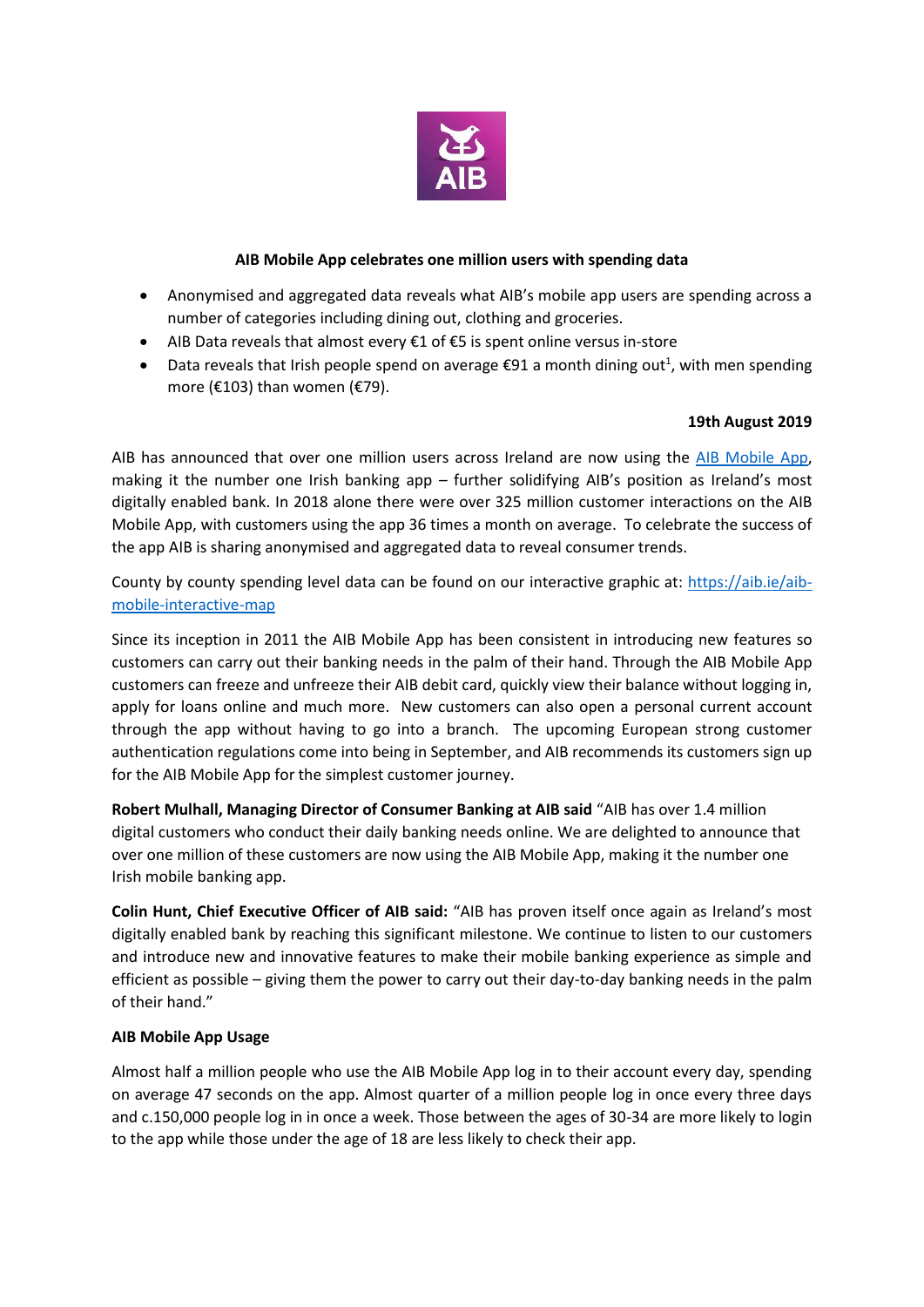# **Spending**

To celebrate reaching one million active mobile app customers, AIB had a look at what exactly people spend their money on across a variety of categories including dining out, memberships (including subscriptions), groceries and clothing. The figures quoted are anonymised and aggregated and are compiled from AIB Mobile App users over a period of six months<sup>1</sup>. All figures shown are an average **of per person per month and are rounded up/down to the nearest Euro and derived from the county of registered address.** *The data revealed that:*

- On average Irish people spend €91 a month on **restaurants and takeaways**<sup>2</sup>, with men (€103) more likely to spend money dining out than women (€79). The age group 25-29 spend the most on dining out – at  $\epsilon$ 106 per month while those under the age of 18 are spending the least (€23). Dublin tops the list when it comes to spending money on dining out (€115) with Wicklow following closely behind (€106), while those from Monaghan spend the least (€59).
- **Grocery** spend**<sup>3</sup>** accounts for €228 of Irish people's outgoings on average per month, with women (€249) spending more than men (€210). As people grow older they start spending more on grocery shopping, with those between the age of 50-54 spending the most  $(\epsilon$ 367), and those between the ages of 19-24 spending the least at just a little over  $\epsilon$ 100 per month. Those without children spend on average €163 a month on grocery shopping, while those with children spend an average of €416 a month – almost triple. Those from Wicklow spend the most on groceries per month (€275) while those from Donegal spend the least (€186).
- Women spend an average of €119 on **clothing** per month which is more than double what men spend (€59). Families are spending the most per month (€127), while those classified as vouth<sup>4</sup> are spending the least ( $\epsilon$ 64).
- When it comes to how people are spending their money, people conduct 22% of their **spending online** compared with 78% in store. The data also reveals that people in Laois spend less online compared to any other county (19% of spending) with people in Louth doing most of their spending online (23%).
- The most **charitable** county in Ireland is Clare, where the average person spends €6.64 a month on their chosen charity – 35% more than the second-most charitable county, Dublin, where people spend €4.32 a month.
- Irish people are on average spending €12 a month on **subscriptions and memberships**<sup>5</sup>, which equates to roughly one membership per person. Those between the ages of 45-49 (€18) and 50-54 (€17) spend slightly more on membership and subscriptions.

# **Notes to Editor**

Allied Irish Banks, p.l.c. is regulated by the Central Bank of Ireland.

The AIB Mobile app is available on App Store and Play Store for both Apple and Android customers. More information on the features of the AIB Mobile Banking App can be found at <https://aib.ie/ways-to-bank/mobile-banking>

- 1. The figures quoted are from aggregated and anonymised data over a period of six months from December 2018 to May 2019 from a sample size of c. 1,000,000 active AIB Mobile App customers.
- 2. Merchants classified as restaurants / dining.
- 3. Merchants classified as groceries / perishables.
- 4. Youth are classified as those under the age of 25.